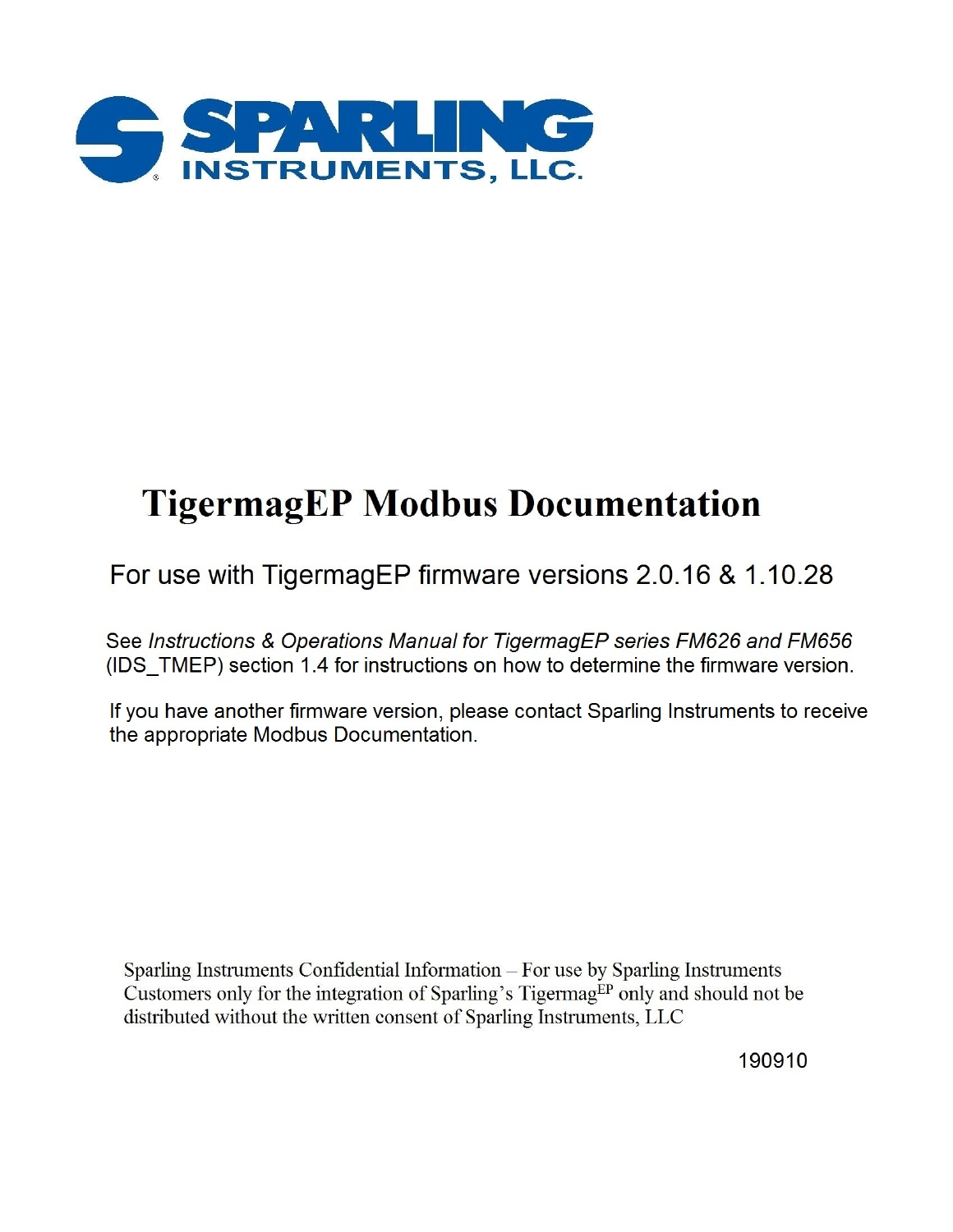# **Summary of Changes from V2.40 (previous version) and Upgraded Versions (V 2.0.16 and Currently Shipping V1.10.28)<sup>1</sup>**

**Registers No Longer Used: Note that these registers had data that was related to specific hardware used on v2.40 (the previous version)**

10008, 31000, 31001, 31002, 31003, 31005, 31009, 31010, 31011, 31012, 31016, 31017, 31018, 40106, 40107

#### **Registers Which Have Changed**

| <b>Registers</b> | <b>Description</b>         | Current Firmwares 1.10.28 & 2.0.16                                                                                                                                                                                     | Previous Firmware 2.40                                                                                                                                      |
|------------------|----------------------------|------------------------------------------------------------------------------------------------------------------------------------------------------------------------------------------------------------------------|-------------------------------------------------------------------------------------------------------------------------------------------------------------|
| 30003            | Total                      | Returns Forward Totalizer value.                                                                                                                                                                                       | Returns Forward Totalizer value, or if<br>the meter is set to read 'Net' Total on<br>the display, returns Net Totalizer<br>value.                           |
| 30005            | <b>Reverse Total</b>       | Returns Reverse Totalizer value.                                                                                                                                                                                       | When Totalizer is set to toggle<br>between forward and reverse total ('F<br>CNT' and 'R CNT') returns Reverse<br>Totalizer value. Otherwise returns<br>"0". |
| 30013            | <b>Reading Age</b>         | There are no delays between updates,<br>therefore the value is always "0".                                                                                                                                             | Returns the delay between updating<br>values in 10 ms increments.                                                                                           |
| 30017            | All Digit Total            | Returns all ten digits of Forward<br>Totalizer value.                                                                                                                                                                  | Does not exist.                                                                                                                                             |
| 30020            | All Digit Reverse<br>Total | Returns all ten digits of Reverse<br>Totalizer value.                                                                                                                                                                  | Does not exist.                                                                                                                                             |
| 40101            | <b>Holding Protect</b>     | Default is "25600". No matter what is<br>written to it, it always returns this<br>value (25600) even while retaining a<br>new value written to the register.<br>Value returns to default (25600) after<br>power cycle. | Default value is "23294". When<br>written to, it will show the new value.                                                                                   |
| 40102            | Modbus I.D.                | New value cannot be written, saved,<br>or implemented unless 40101 is<br>unlocked (32273).                                                                                                                             | New value can be written but cannot<br>be saved or implemented unless<br>40101 is unlocked (32273).                                                         |
| 40103            | <b>Baud Rate</b>           | New value cannot be written, saved,<br>or implemented unless 40101 is<br>unlocked (32273).                                                                                                                             | New value can be written but cannot<br>be saved or implemented unless<br>40101 is unlocked (32273).                                                         |
| 40104            | Parity                     | For Parity: 'None', write "0". New<br>value cannot be written, saved, or<br>implemented unless 40101 is unlocked<br>(32273).                                                                                           | For Parity: 'None', write "3". New<br>value can be written but cannot be<br>saved or implemented unless 40101 is<br>unlocked (32273).                       |
| 40105            | Serial Mode                | Default is "0". Currently unused.                                                                                                                                                                                      | Default is "1". Unused.                                                                                                                                     |

<sup>2</sup> Sparling Instruments Confidential Information Version 190910 1 Please See TigermagEP Installation and Operations Manual Section 1.4 *Show Meter Data* for steps to determine firmware version number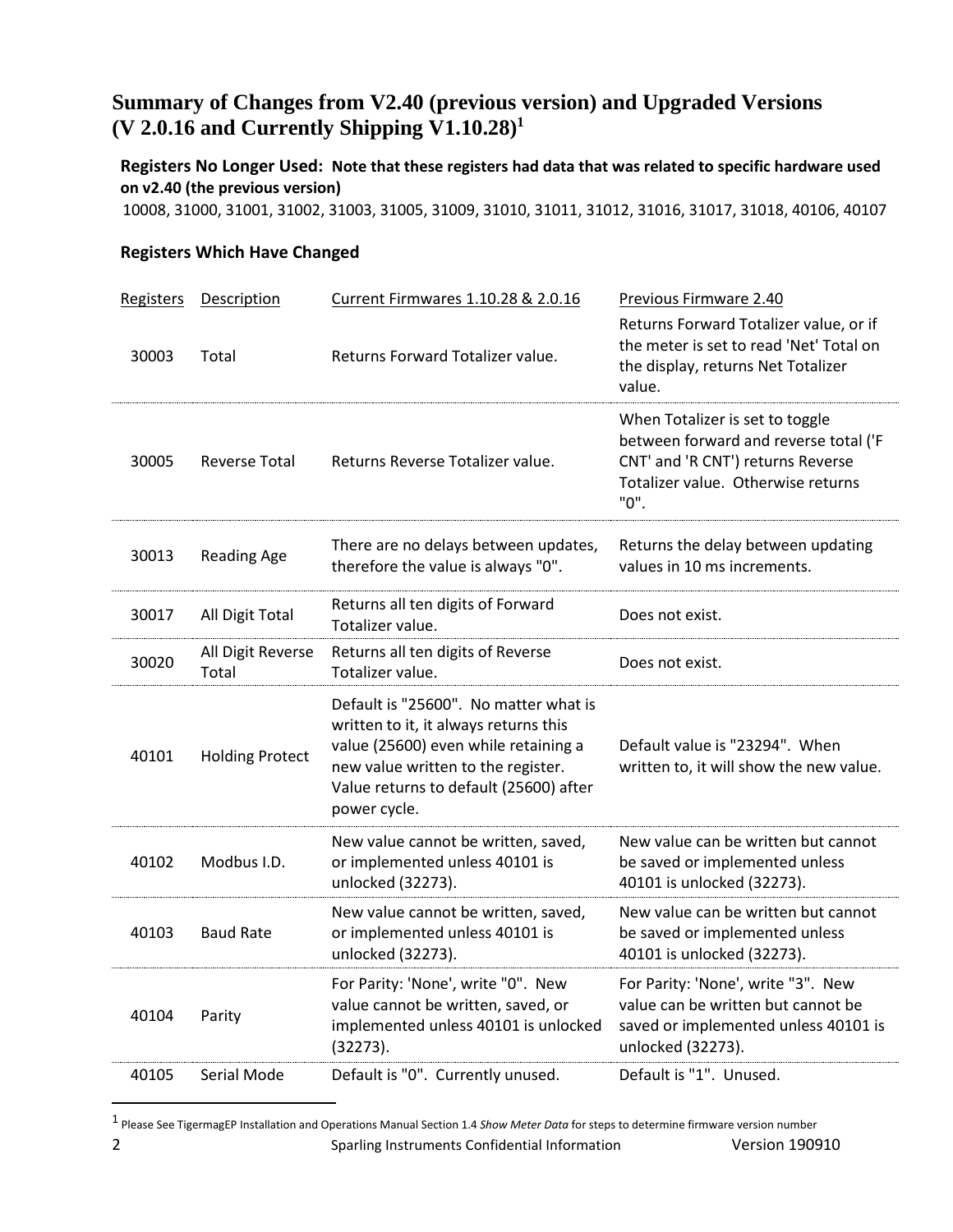# **Contents**

| 1 | TigermagEP Modbus Module Reference Manual      | 5  |
|---|------------------------------------------------|----|
|   |                                                | 5  |
|   |                                                | 5  |
|   |                                                | 6  |
|   |                                                | 6  |
|   |                                                | 6  |
|   | Supported Modbus Functions                     | 7  |
| 2 | <b>Module Registers and Configuration</b>      | 8  |
|   |                                                | 8  |
|   |                                                | 8  |
|   |                                                | 8  |
|   |                                                | 8  |
|   |                                                | 9  |
|   |                                                | 9  |
|   |                                                | 9  |
|   |                                                | 9  |
|   |                                                | 9  |
|   |                                                | 9  |
|   |                                                | 9  |
|   |                                                | 9  |
|   |                                                | 9  |
|   |                                                | 9  |
|   |                                                | 10 |
|   |                                                | 10 |
|   |                                                | 10 |
|   |                                                | 10 |
|   |                                                | 10 |
|   |                                                | 10 |
|   |                                                | 10 |
|   |                                                | 10 |
|   |                                                | 11 |
|   |                                                | 11 |
|   |                                                | 11 |
|   | Reading Age (30013,30014)                      | 11 |
|   | Current Time (30015,30016)                     | 11 |
|   |                                                | 11 |
|   | All Digit Reverse Total (30020,30021,30022).   | 11 |
|   | No Longer Used Input Registers (31000-31018)   | 11 |
|   |                                                | 12 |
|   |                                                | 12 |
|   |                                                | 12 |
|   | Modbus baud rate (40103)                       | 12 |
|   |                                                | 12 |
|   | Modbus Serial Mode (40105)                     | 13 |
|   | No Longer Used Holding Registers (40106,40107) | 13 |
|   |                                                | 13 |
|   |                                                | 13 |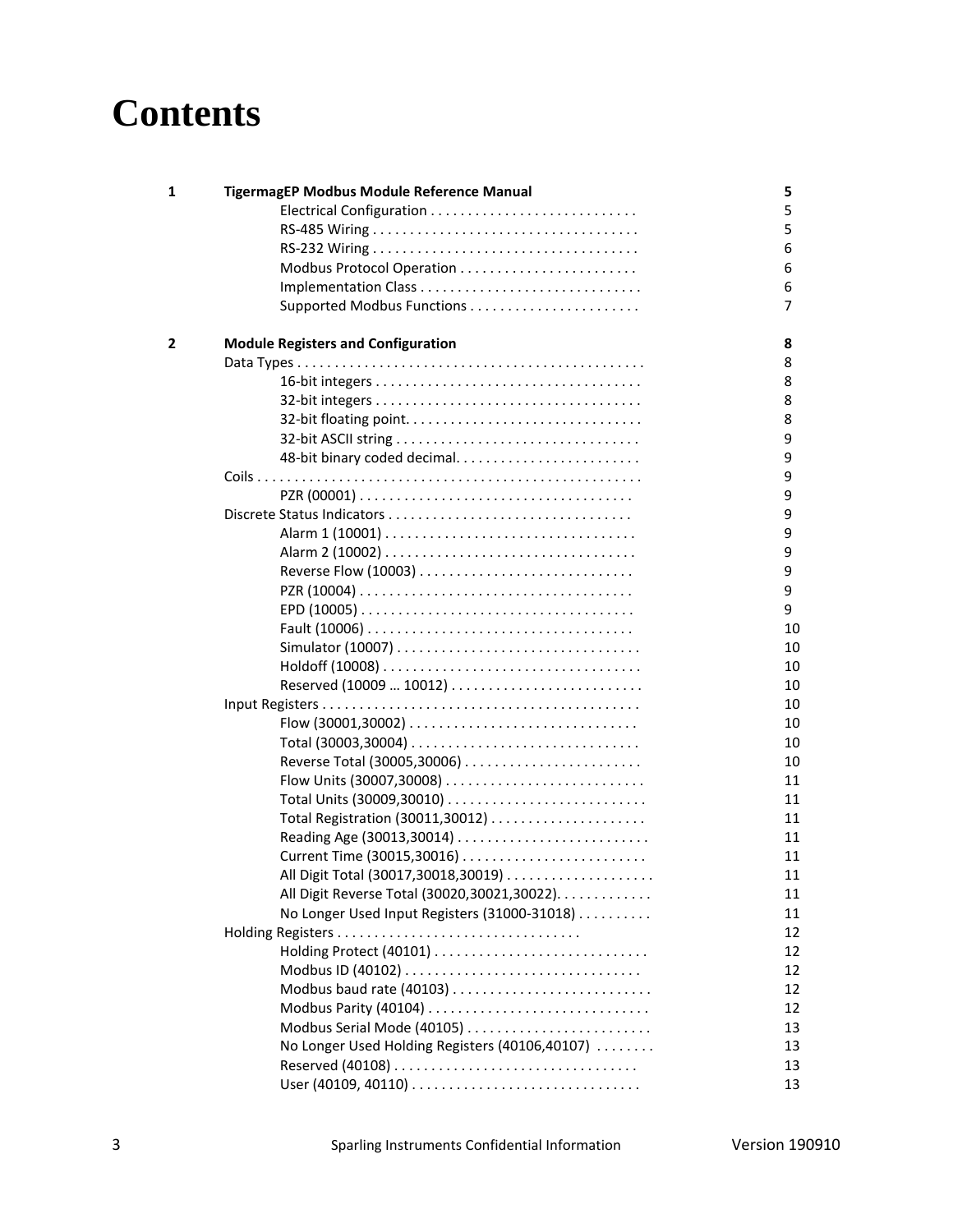| 14 |
|----|
| 14 |
| 14 |
| 14 |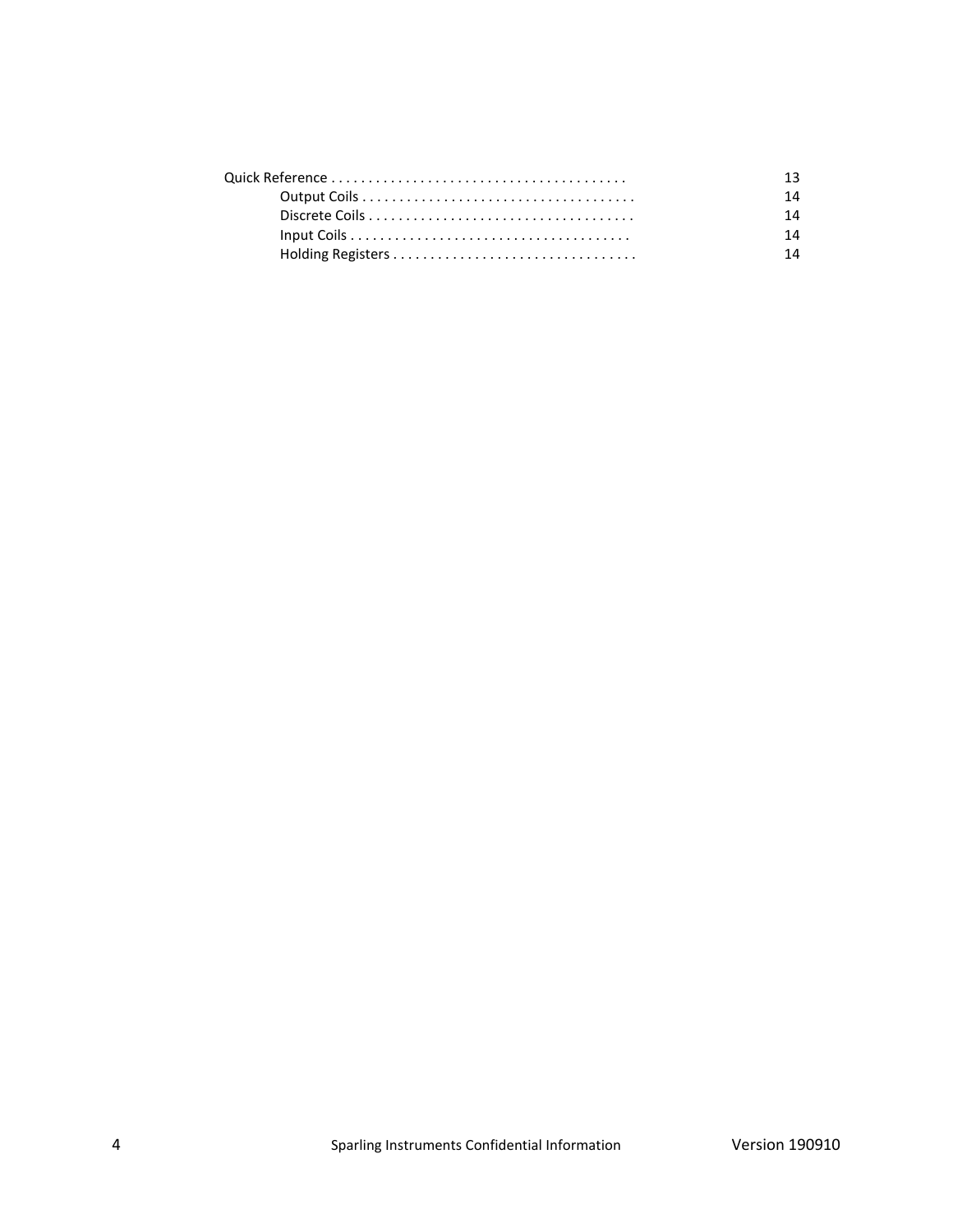# **Chapter 1**

# **TigermagEP Modbus Module Reference Manual**

The TigermagEP Modbus Enabled Module implements the Modbus protocol over either RS-232 or RS-485, adapting the TigermagEP for use in installations were modbus is the preferred means of reading instrument values. Communications at the J405 terminal block will be in the modbus protocol.

## **Electrical Configuration**

The module can be configured for serial operation over either RS-232 or RS-485. The desired configuration is to be specified at the time the module is ordered.

The serial connection is made at the screw terminals of J405 of the TigermagEP meter.

| Protocol      | <b>Terminal 1</b> | <b>Terminal 2</b> |
|---------------|-------------------|-------------------|
| <b>RS-485</b> | $A+ (In/Out)$     | B-(In/Out         |
| <b>RS-232</b> | $RX$ (In)         | TX (Out)          |

The meter also provides Terminal 3 connected to its reference Ground, and Terminal 4 connected to +12V via a pull-up resistor for use as an asserted RS-232 DTR handshake signal.

#### **RS-485 Wiring**

The default configuration of EPmod is over RS-485. When configured in RS-485 mode, the meter may share the same pair of wires with other devices.

The module acts as a 1/8-Unit Load, which potentially allows 256 meters to share the RS-485 bus. Since modbus devices have addresses ranging from 1 to 247, all addresses could be accommodated by a single bus. In practice, other modbus devices will share the bus with the meters, and so the actual limit may be much lower. A safe limit to assume for planning is 32 devices per RS-485 bus.

Wiring is "two-wire" multidrop1. All devices wire their A+ terminals together, their B- terminals together, and must be connected to a common ground. A twisted pair with characteristic impedance of 120 ohms is recommended for the data wires, and a common ground wire must be included in the cable. Shielding is optional. If isolation is required, it must be provided by an external RS-485 isolator device.

| <b>Terminal</b> | <b>RS-485 Bus</b> |
|-----------------|-------------------|
| <b>1 RX</b>     | $A+$              |
| 2 TX            | <b>B-</b>         |
| 3 GND           | GND               |
| 4 DTR           | Not used          |

1See http://www.maxim-ic.com/app-notes/index.mvp/id/763 for a good discussion of the best practices for wiring RS-485 networks.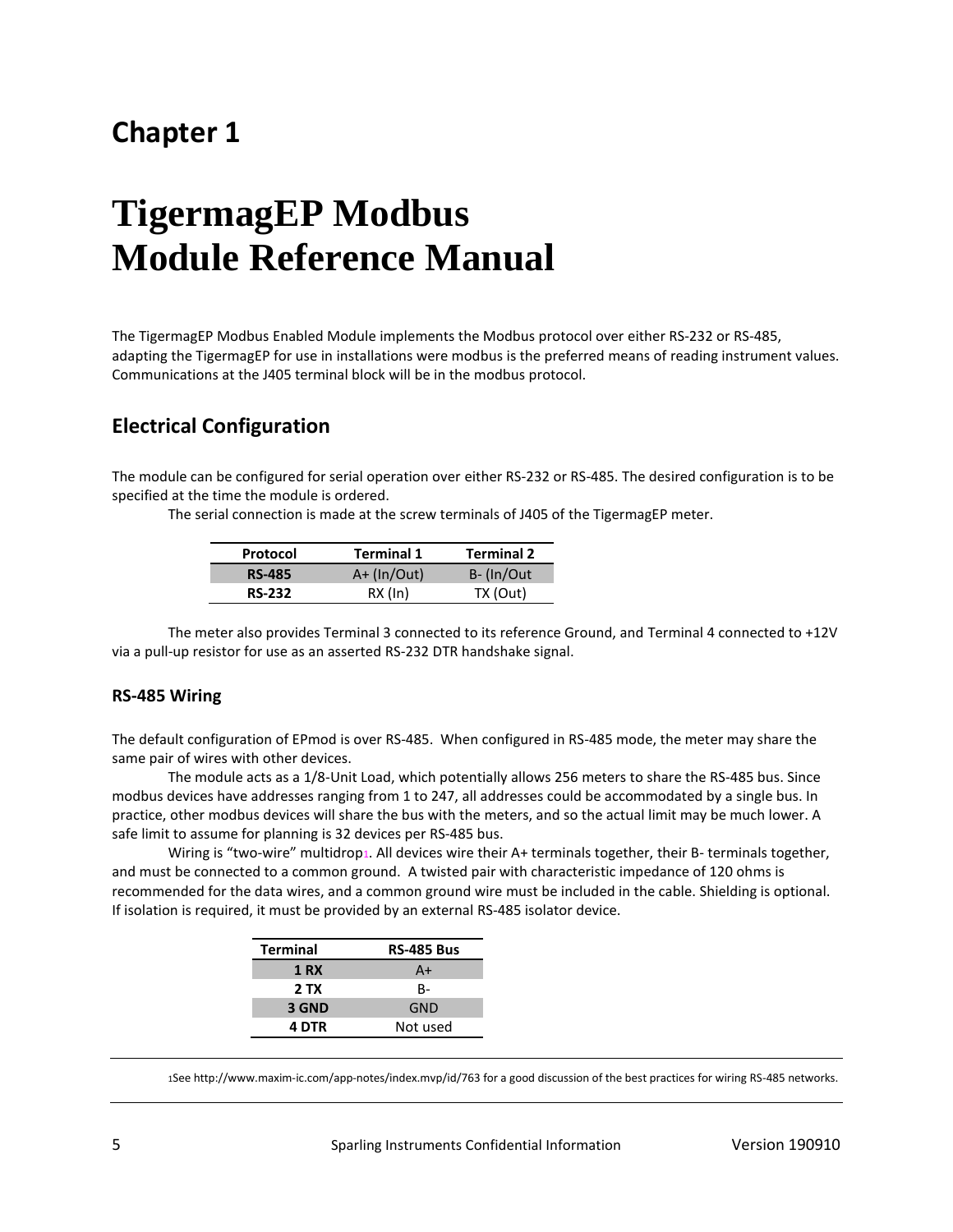Notice that although the RS-485 user community and the modbus standards documents both refer to this as a "two-wire" configuration, the cable between devices must have three conductors. Neglecting the ground connection will sometimes work for devices that are physically near each other and independently connected to the same earth ground. Best practice is to always wire the ground along with the positive and negative data wires.

When more than two devices are connected to a single RS-485 bus, they must be wired in a daisy-chain fashion. In other words, each device is connected to at most two others. If the total cable run is longer than a few feet, then termination is required. To terminate, a resistor equal to the cable's characteristic impedance should be connected from A+ to B- at each end. Do not connect more than two termination resistors to a single bus, and do not place them anywhere other than at the very ends of the bus. A typical value for the termination resistor is 120 ohms.

#### **RS-232 Wiring**

When configured in RS-232 mode, the meter may be wired to exactly one other device. The advantage of RS-232 is that interfaces for PCs are commonplace (and used to be a standard port on older PCs). Use a cable with the following wiring to connect to a PC2:

| <b>Terminal</b> | <b>DE9 Female Pin</b> | Pin DB25      |
|-----------------|-----------------------|---------------|
| <b>1 RX</b>     | 3 TX                  | 2TX           |
| 2 TX            | 2 RX                  | 3 RX          |
| 3 GND           | 5 GND                 | 7 GND         |
| 4 DTR           | (1 CD, 6 DSR)         | (6 DSR, 8 CD) |

RS-232 will operate at any baud rate supported by the PC, but operation below 9600 baud will unnecessarily slow the modbus protocol.

## **Modbus Protocol Operation**

The module implements the Modbus application protocol v1.1b, using two-wire serial in RTU mode with configurable slave address, baud rate, and parity, carried over RS-232 or RS-485.

The modbus register map implemented is fully described in its own chapter, below.

#### **Implementation Class**

In the nomenclature of the **Modbus over serial line specification and implementation guide (v1.02)** the module is a REGULAR class device, supporting configuration to any baud rate, even, odd or no parity, and responding to any slave id from 1 to 247. It defaults to slave id 1, at 19200 baud, with even parity.

It supports operation over either RS-232 or RS-485 in two-wire mode. Connection is made through three screw terminals on the J405 terminal block.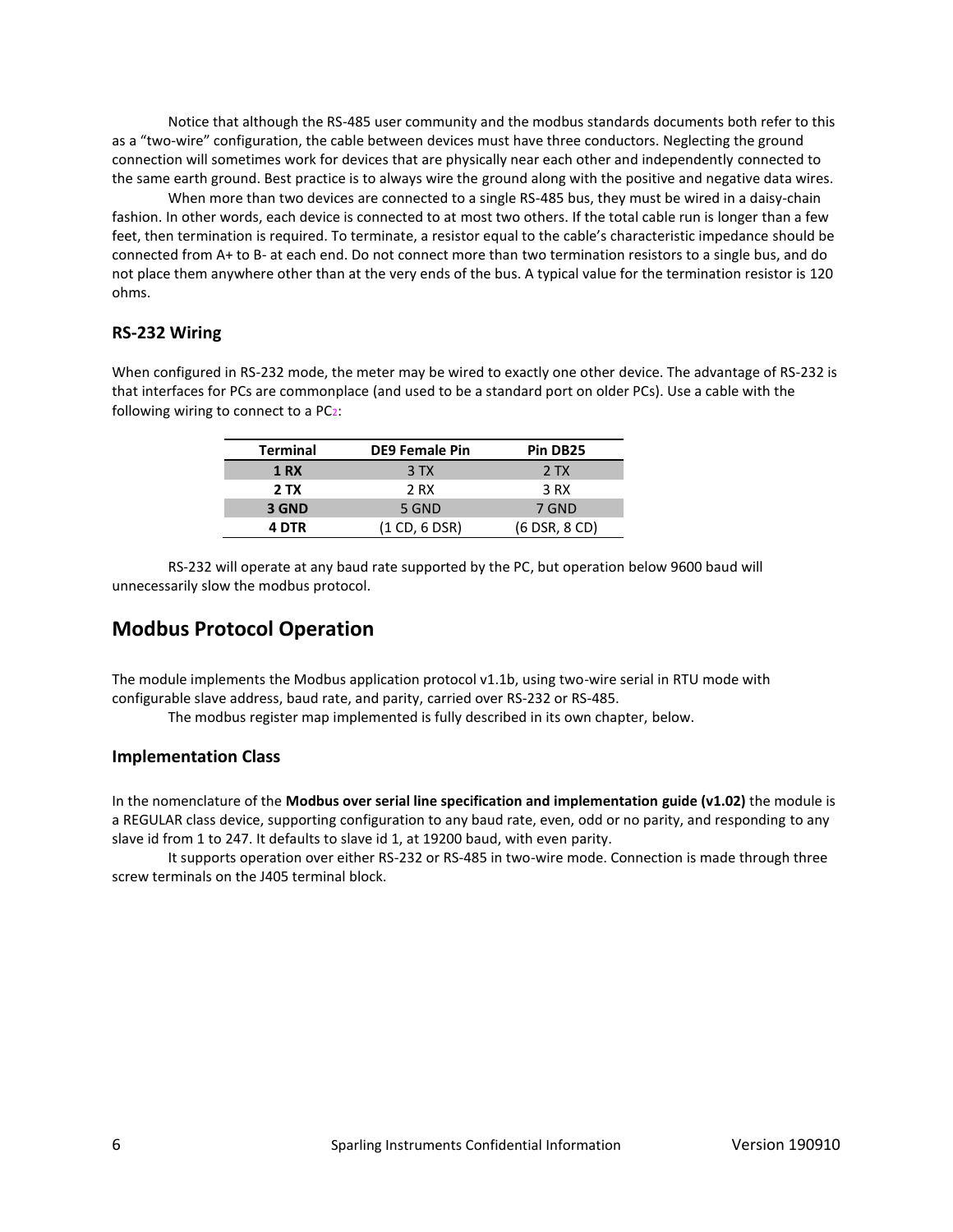#### **Supported Modbus Functions**

| Code            | Hex | Data Type | <b>Function</b>                 |
|-----------------|-----|-----------|---------------------------------|
| FC1             | 01  | Oxxxx     | <b>Read Coils</b>               |
| FC <sub>2</sub> | 02  | 1xxxx     | Read Discrete Inputs            |
| FC <sub>3</sub> | 03  | 4xxxx     | <b>Read Holding Register</b>    |
| FC4             | 04  | 3xxxx     | Read Input Register             |
| FC5             | 05  | Oxxxx     | <b>Write Single Coil</b>        |
| FC <sub>6</sub> | 06  | 4xxxx     | Write Single Register           |
| <b>FC15</b>     | 0F  | Oxxxx     | <b>Write Multiple Coils</b>     |
| <b>FC16</b>     | 10  | 4xxxx     | <b>Write Multiple Registers</b> |
| <b>FC17</b>     | 11  |           | <b>Report Slave ID</b>          |
| <b>FC23</b>     | 17  | 4xxxx     | Read/Write Multiple Registers   |

#### **Coils (FC1, FC5, and FC15)**

Functions 1, 5 and 15 support reading and writing of coils referenced as 0xxxx. Coils supported by the module are referenced beginning with 00001.

Attempting to reference coils outside of the supported range will result in an error status.

#### **Discrete Inputs (FC2)**

Function 2 supports reading discrete inputs referenced as 1xxxx. Supported discrete inputs are referenced beginning with 10001. Discrete inputs may be read with function 2.

#### **Holding Registers (FC3, FC6, FC16, and FC23)**

Functions 3, 6, 16, and 23 support reading and writing of 16-bit holding registers referenced as 4xxxx. Supported holding registers are referenced beginning with 40101. Holding registers may be read and written using these functions.

#### **Input Registers (FC4)**

Function 4 supports reading 16-bit input registers referenced as 3xxxx. Supported inputs consist of current meter readings are referenced beginning with 30001.

Many of the input registers contain portions of values that cannot be completely represented in only 16 bits. These are either 32 bit IEEE floating point values, or 32 bit integer values. Details on their representation are documented below. Note that the register pairs containing such 32 bit values should be read with a single modbus command.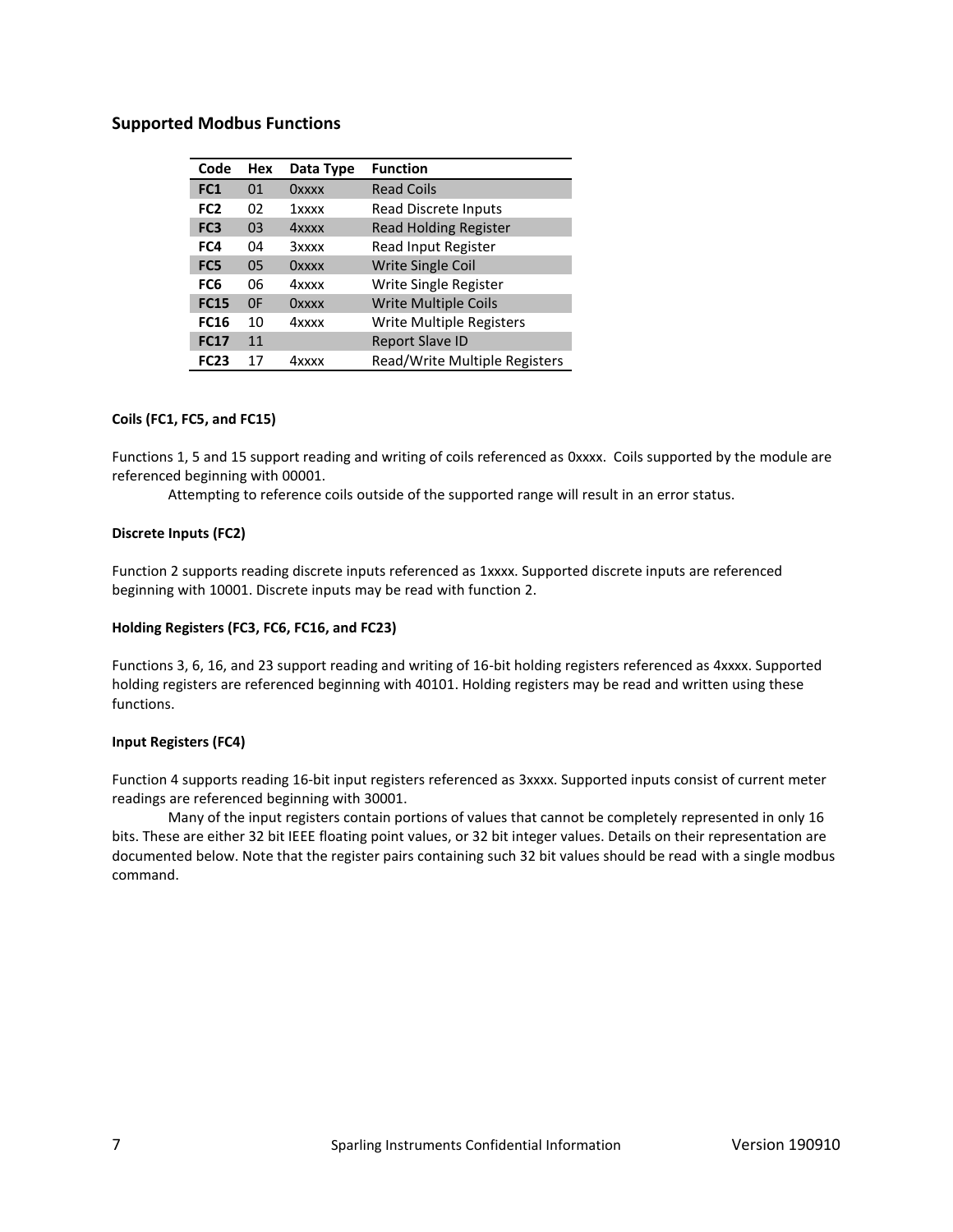# **Chapter 2**

# **TigermagEP Module Registers and Configuration**

The Modbus protocol allows instruments to be read and updated by a controlling device over a serial or network connection. (If connection to Modbus over TCP/IP is required, then a suitable Modbus TCP/IP to serial bridge device will be required.)

The module can be configured when assembled for either RS-232 or RS-485, and must be wired in a "twowire" configuration (two data wires plus a ground wire).

It will operate at a user-configurable baud rate, with a choice of parity. Only Modbus RTU mode is supported.

The module is factory configured for Modbus RTU at 19200 baud with even parity.

The modbus protocol assumes that a remote device has values to read such as the measured flow rate or total, settings to make such as the communications baud rate, discrete status indicators such as the flow rate alarms, and contact closure outputs. These are respectively known as Input Registers, Holding Registers, Discrete Inputs, and Coils.

Each Input, Holding, Discrete and Coil is identified by a number. By convention, numbering starts at 1, and items that are normally read or changed together are assigned consecutive numbers.

## **Data Types**

Where possible, values are stored in single 16-bit registers for best compatibility with modbus usual practice. Several values require more range than can be expressed with 16 bits.

The following data types are used for values stored in either Holding or Input registers.

#### **16-bit integers**

The natural data type of a single modbus input or holding register is a 16-bit integer, transferred on the wire with the high-order byte first. Individual registers may be either signed (2's complement, ranging from -32768 to +32767) or unsigned (ranging from 0 to 65535).

#### **32-bit integers**

Two registers read together can be combined to make a 32-bit integer. Of the two registers, the one at the lower address will hold the high-order 16 bits. The values may be either signed (ranging from -2,147,483,648 to +2,147,483,647) or unsigned (ranging from 0 to 4,294,967,296).

#### **32-bit floating point**

Two registers read together and interpreted as a 32-bit IEEE single precision floating point value. Of the two registers, the one at the lower address will hold the high-order 16 bits.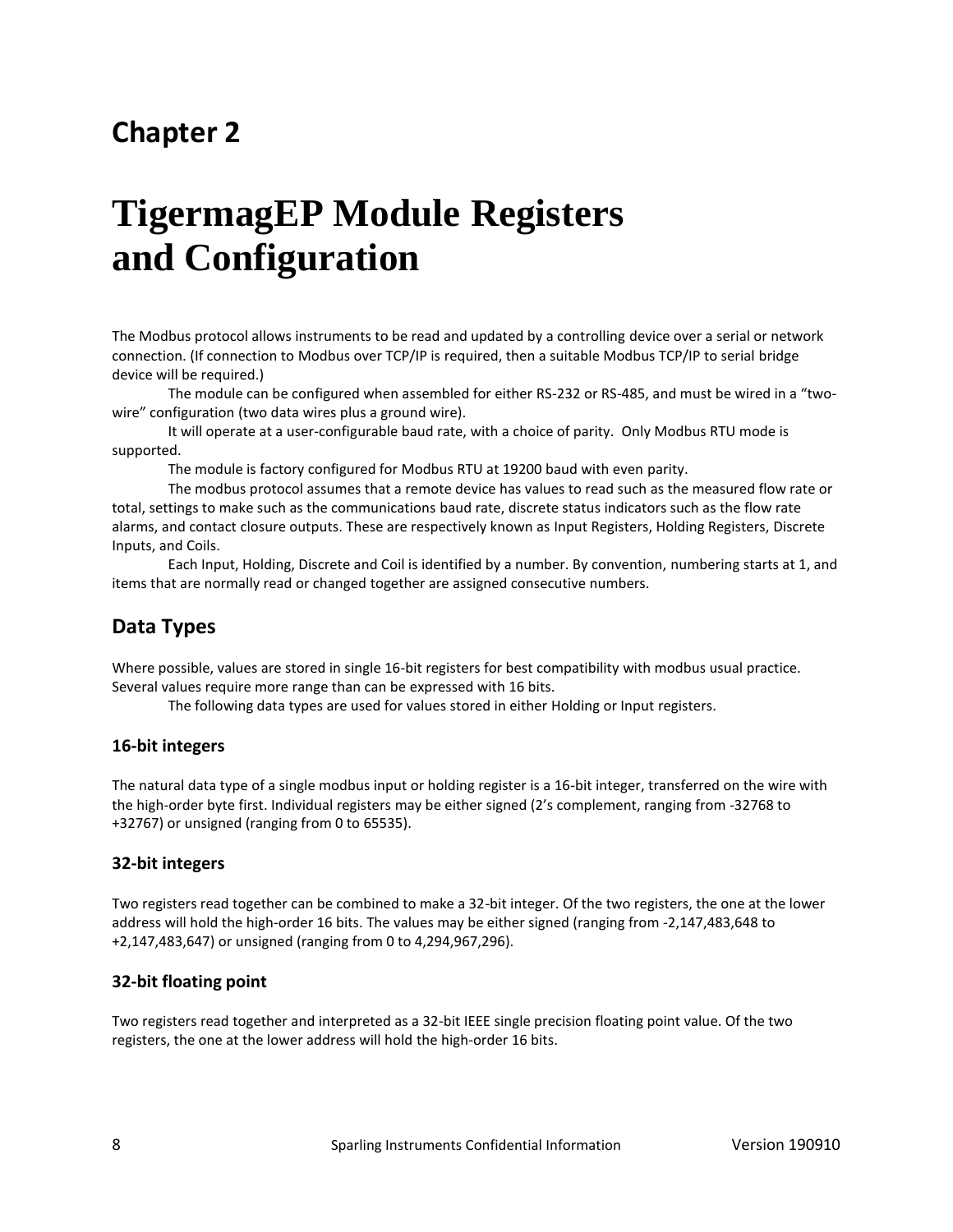#### **32-bit ASCII string**

Two registers read together and interpreted as four ASCII characters. Of the two registers, the one at the lower address will hold the first two characters.

#### **48-bit binary coded decimal (BCD)**

Three registers read together and interpreted as a twelve digit numeral. Of the three registers, the lower the address, the more significant the values. The digits are read in hexadecimal.

### **Coils**

The following Coil is implemented. Values written to implemented coils are not stored persistently across power cycles.

#### **PZR (00001)**

Assert this coil to force the flow to zero, clear it to return to normal flow calculation.

Changes to the PZR coil take effect immediately.

Note that clearing this coil might not release the PZR condition if the PZR terminal is also shorted to ground. Use the PZR discrete status indicator (10004) to test whether the PZR condition is in effect or not.

### **Discrete Status Indicators**

The following discrete status indicators are implemented.

#### **Alarm 1 (10001)**

Asserted when measured flow exceeds the alarm 1 level.

#### **Alarm 2 (10002)**

Asserted when measured flow exceeds the alarm 2 level.

#### **Reverse Flow (10003)**

Asserted when the flow rate is negative.

#### **PZR (10004)**

Asserted when measured flow is forced to zero by the PZR contact input to the meter or by the modbus PZR coil.

#### **EPD (10005)**

Asserted when empty pipe detection is enabled, and an empty pipe is detected.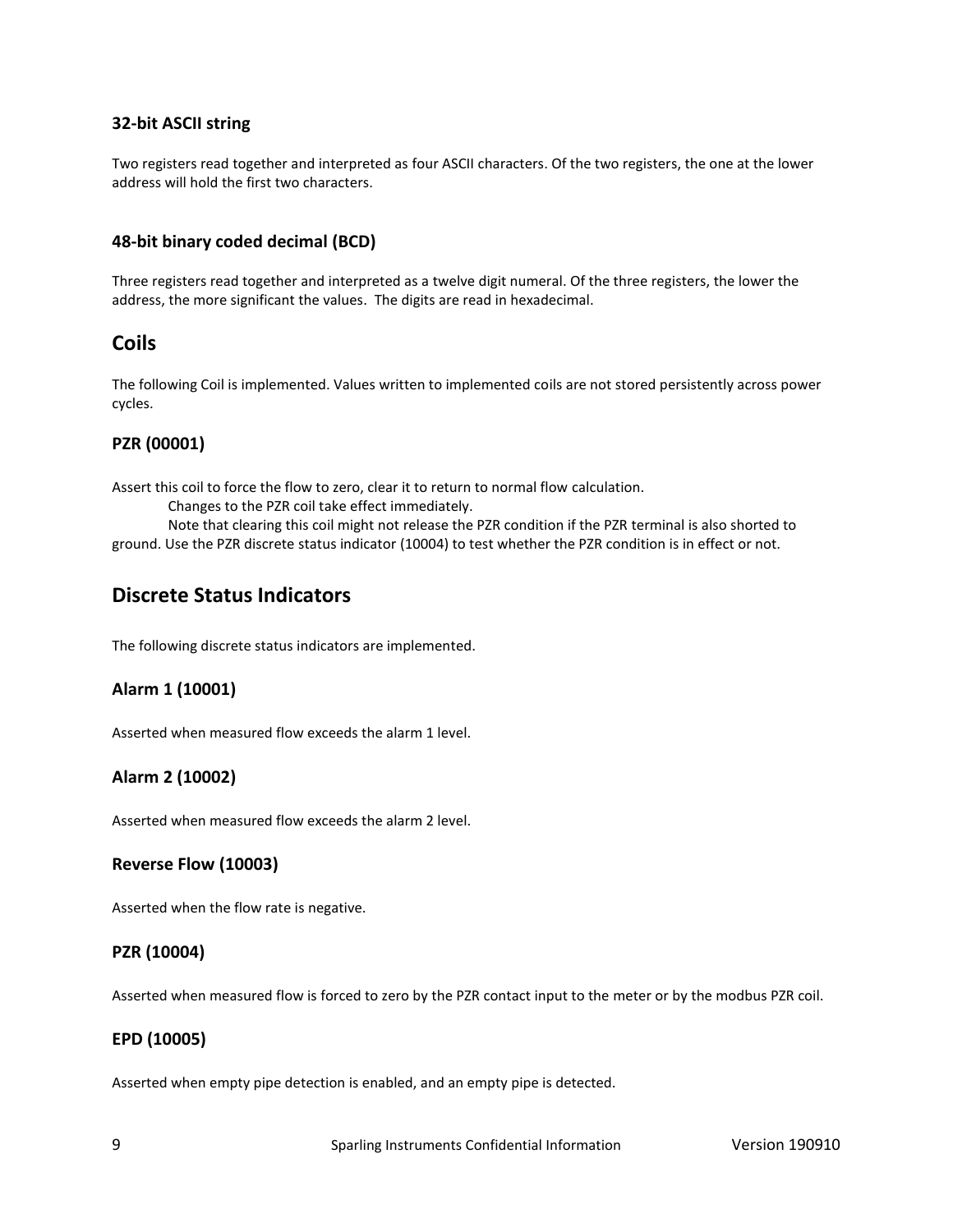#### **Fault (10006)**

Asserted when the meter detects a fault condition:

"Active on self test failure, empty pipe and during programming, low/no coil drive and failure of external totalizer to keep up with the flow (registration too small). $r_1$ 

#### **Simulator (10007)**

Measured flow is simulated. That is, the meter's internal flow simulator is enabled in place of the meter's flow sensor. Note that the simulator defaults to 75% of full scale flow, and it will accumulate in the Total register.

The simulator is turned on via the diagnostic menus of the meter which can be accessed either through the magnetic switches on the meter's face.

#### **Holdoff (10008)**

This register is no longer used in the current implementation of Modbus communication.

#### **Reserved (10009 … 10012)**

Reserved for future use.

#### **Input Registers**

The following input registers are implemented.

For the values stored in more than one input register, use care to read all of the registers in a single modbus command. The data types used to represent the values are described earlier.

#### **Flow (30001,30002)**

32-bit floating point flow in configured units.

This is the flow rate such as read from the meter display. It is represented in two registers as a singleprecision (32-bit) floating point value.

#### **Total (30003,30004)**

32-bit integer total volume in configured units.

This is the total volume of fluid in units of registration and matches the value on the display as COUNT (FWD ONLY) or F CNT (FWD, REV). For totalizer values less than 2^32. For the full 10-digit totalizer value, use registers 30017-30019 (see below).

#### **Reverse Total (30005,30006)**

32-bit integer total volume in configured units.

This is the total volume of fluid which has passed through the meter in reverse and matches the value on the display as R CNT (FWD, REV) when configured for separate forward and reverse totals. For totalizer values less than 2^32. For the full 10-digit reverse totalizer value, use registers 30020-30022 (see below).

```
1IDS_TMEP.PDF section 1.7
```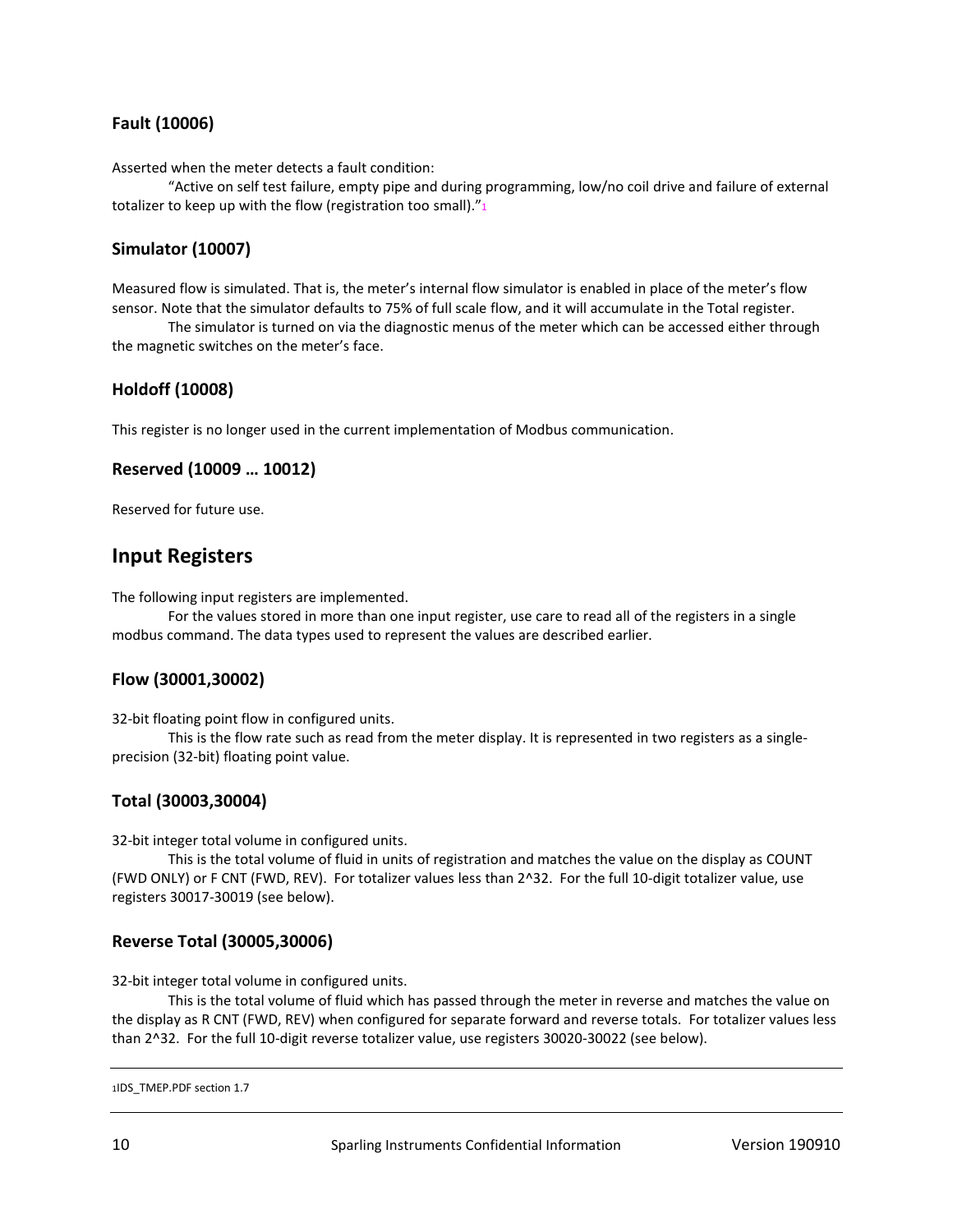#### **Flow Units (30007,30008)**

Flow units are three ASCII characters. Register 7 contains the first two characters, and register 8 contains the third and an ASCII NUL character padding.

Typical values include the stock units: "GPM", "LPM", "CFS", "LPS", "M3H", "MGD", "F/S", "M/S", or "%FS". In addition, any custom unit name as configured in the meter may appear.

#### **Total Units (30009,30010)**

Total units are three ASCII characters. Register 9 contains the first two characters, and register 10 contains the third and an ASCII NUL character padding.

Typical values include the stock units: "GAL", "CFT", "LTR", and "M3". In addition, any custom unit name as configured in the meter may appear.

Note that the TigermagEP can be configured to use a custom name equal to one of the predefined abbreviations, and if this is done there is no way to know whether the stock or the custom unit is in use.

#### **Total Registration (30011,30012)**

32-bit floating point configured total registration.

This value is the number of configured units represented by each count of the forward and reverse totals. In practice, the registration will usually be a power of 10, but any "reasonable" value can be entered in

the meter's configuration menu.

#### **Reading Age (30013,30014)**

32-bit unsigned count representing the amount of time since the meter reading was last successfully captured by the module firmware.

Time is represented as a count of 10ms ticks. The 32-bit count overflows and wraps after about 497 days or a bit more than 16 months.

In the current firmware, this value should always be zero.

#### **Current Time (30015,30016)**

32-bit unsigned count representing the current time.

The current time is represented as a count of 10ms ticks since the meter power was applied. The 32-bit count overflows and wraps after about 497 days or a bit more than 16 months.

#### **All Digit Total (30017,30018,30019)**

48-bit BCD value showing the complete ten digit totalizer value as shown on the meter display. The first two digits of the twelve digit output will always be zero.

#### **All Digit Reverse Total (30020,30021,30022)**

48-bit BCD value showing the complete ten digit reverse totalizer value as shown on the meter display. The first two digits of the twelve digit output will always be zero.

#### **No Longer Used Input Registers (31000-31018)**

These registers applied only to the previous implementation of Modbus communications on the TigermagEP.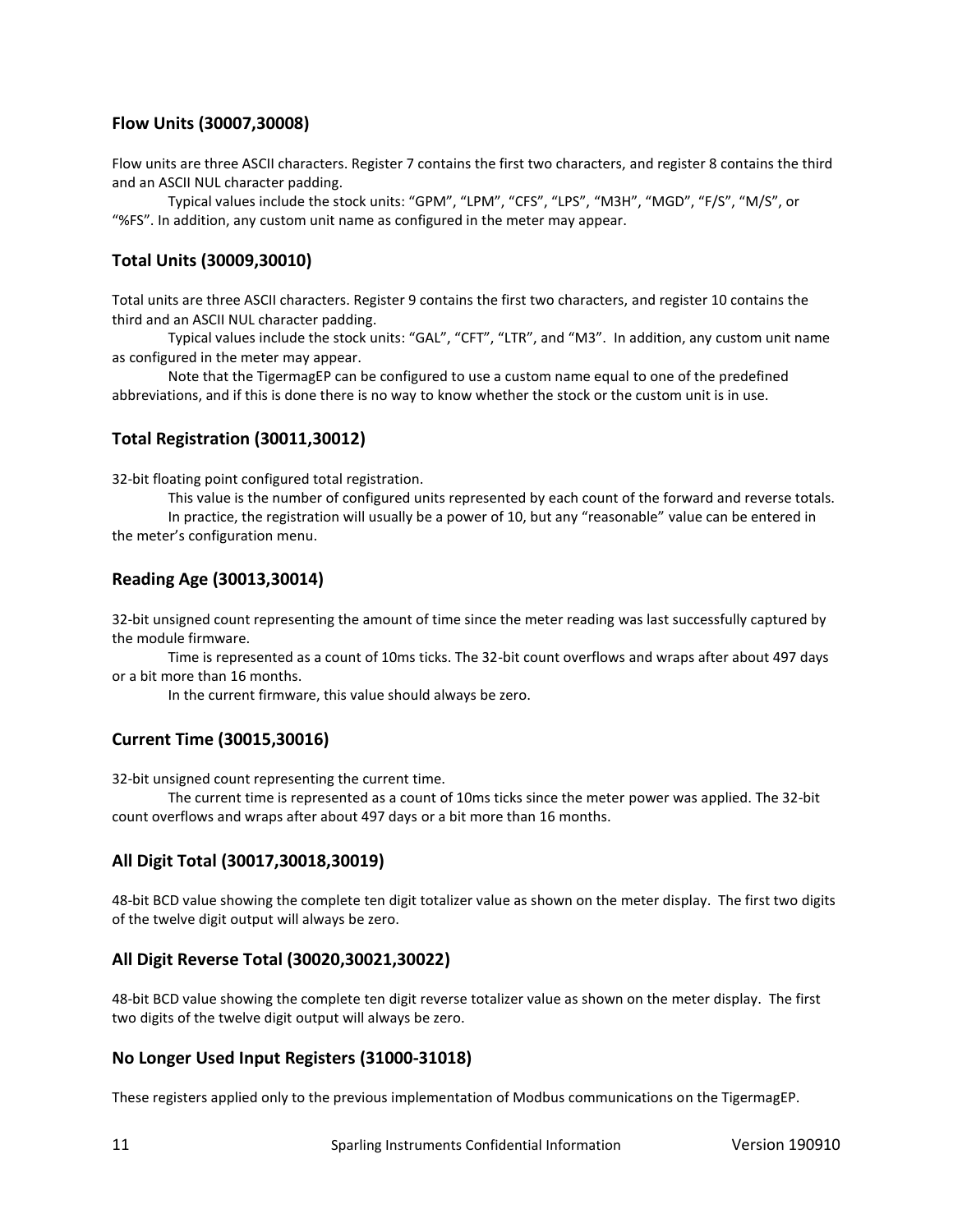# **Holding Registers**

The following holding registers are implemented. Holding registers in the module are backed by non-volatile storage. That storage is read when the module firmware starts executing, and some of the register values are used to set up the Modbus protocol.

Writing to the documented holding registers will report success to Modbus as long as only defined registers are written. However, the values written are ignored unless the Holding Protect register contains a specific value. Some values (notably the Modbus configuration) only take effect when power is first applied to the module.

#### **Holding Protect (40101)**

At power up, this register holds the value 25600. It may be freely read and written, however only the default value will read back.

Write the value 32273 (0x7e11 in hexadecimal) to this holding register to allow values written to the other holding registers to be persistently stored when they are written.

The default value of this register is restored after power is next applied.

#### **Modbus ID (40102)**

Integer ranging from 1 to 247. The factory default is 1. This is the identifier used to access this meter on the modbus, and must be assigned such that no other instrument connected to a single modbus segment has the same modbus ID.

Any value outside the range will be treated as the value 1, which is also the factory default value. Changes to this register are stored persistently if the Holding Protect register's current value is 0x7e11. The persistently stored value in this register takes effect after power is next applied.

#### **Modbus baud rate (40103)**

Unsigned 16-bit integer specifying the modbus baud rate.

Note that although any baud rate less than 65535 baud may be specified, only certain baud rates are widely understood by modbus compatible equipment. Those rates are 1200, 4800, 9600, **19200**, 38400, and 57600.

The default baud rate is 19200.

All devices on a single modbus serial network must be configured for the same baud rate, parity, and protocol.

Changes to this register are stored persistently if the Holding Protect register's current value is 0x7e11. The persistently stored value in this register takes effect after power is next applied.

#### **Modbus Parity (40104)**

Integer ranging from 0 to 2 selecting the parity configuration from a list.

| Value | Parity                |  |
|-------|-----------------------|--|
| Λ     | No parity             |  |
|       | Odd parity            |  |
|       | Even parity (default) |  |

All devices on a single modbus serial network must be configured for the same baud rate, parity, and protocol. The default parity configuration is Even Parity.

Changes to this register are stored persistently if the Holding Protect register's current value is 0x7e11. The persistently stored value in this register takes effect after power is next applied.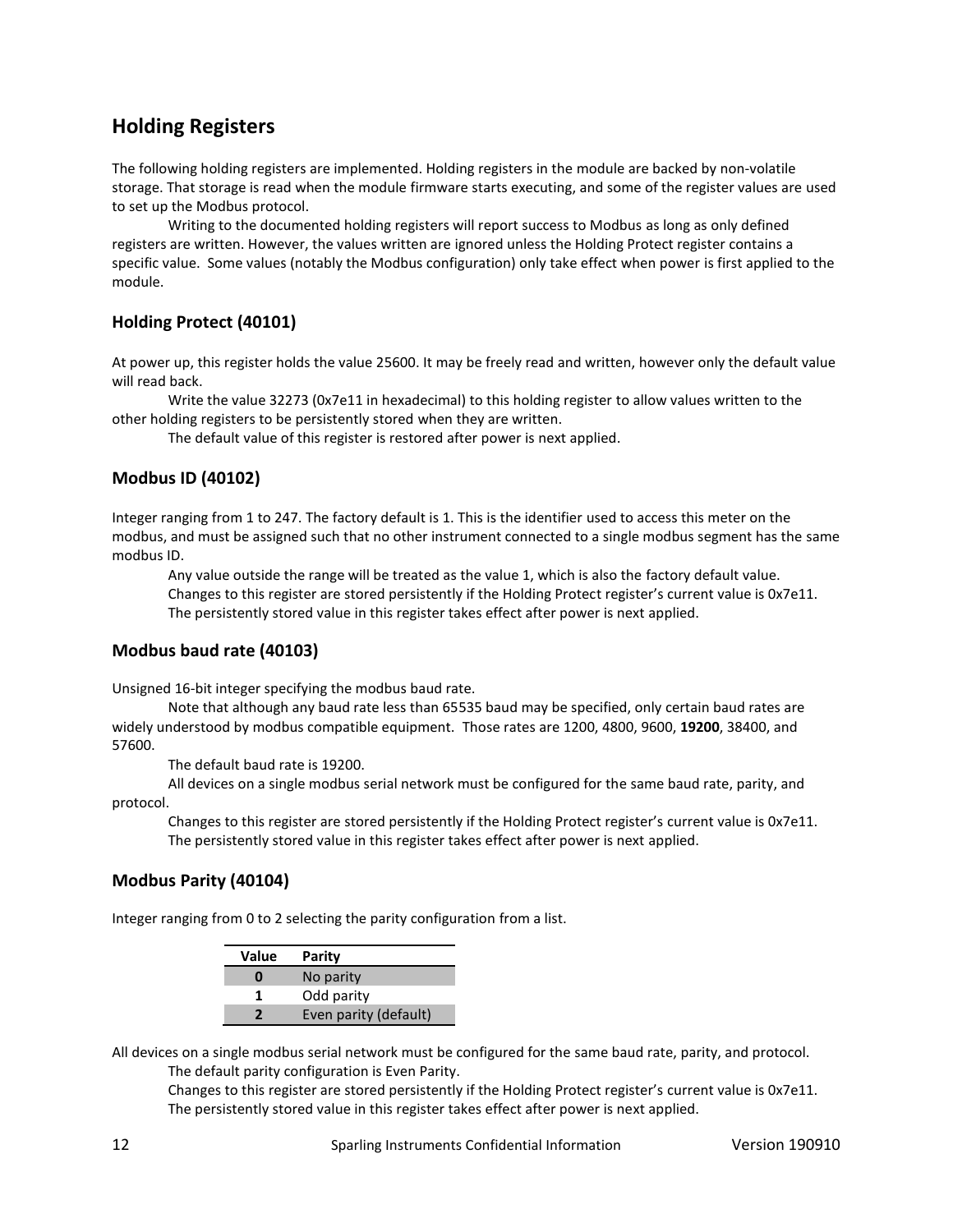#### **Modbus Serial Mode (40105)**

This register is reserved for future use to select the Modbus mode. The current firmware only supports RTU mode, and this register should only be set to 0 to reflect operation in RTU mode.

#### **No Longer Used Holding Registers (40106,40107)**

These registers applied only to the previous implementation of Modbus communications on the TigermagEP.

#### **Reserved (40108)**

This holding register is reserved for future use.

#### **User (40109, 40110)**

These two registers are provided for user use.

Changes to these registers are stored persistently if the Holding Protect register's current value is 0x7e11. The module will otherwise pay no attention to values stored in these registers.

### **Quick Reference**

These tables show the modbus reference numbers for all coils, discrete status indicators, input registers and holding registers.

The Reference and Offset columns are an attempt to clarify an ambiguity in the Modbus specification. The documents all talk about items in each data source (e.g. coils, discrete inputs, input registers and holding registers) being named starting at 1, but the underlying representation of Modbus commands on the serial wire maps item 1 to address 0. Historically, various controller manufacturers have assumed that no input source would have more than 9999 unique items, and have unified the naming of items so that each data source begins at a large offset. The Reference column follows that convention, and the Offset column shows the zero-based address for that same item as it appears on the wire.

The Size column shows the number of 16-bit registers (for input and holding registers) that contain the value. Read multiple-register items with a single command to guarantee the value read is atomic.

The Data Type column names the data type used to represent values in those registers.

The Description column identifies the meaning of each data source.